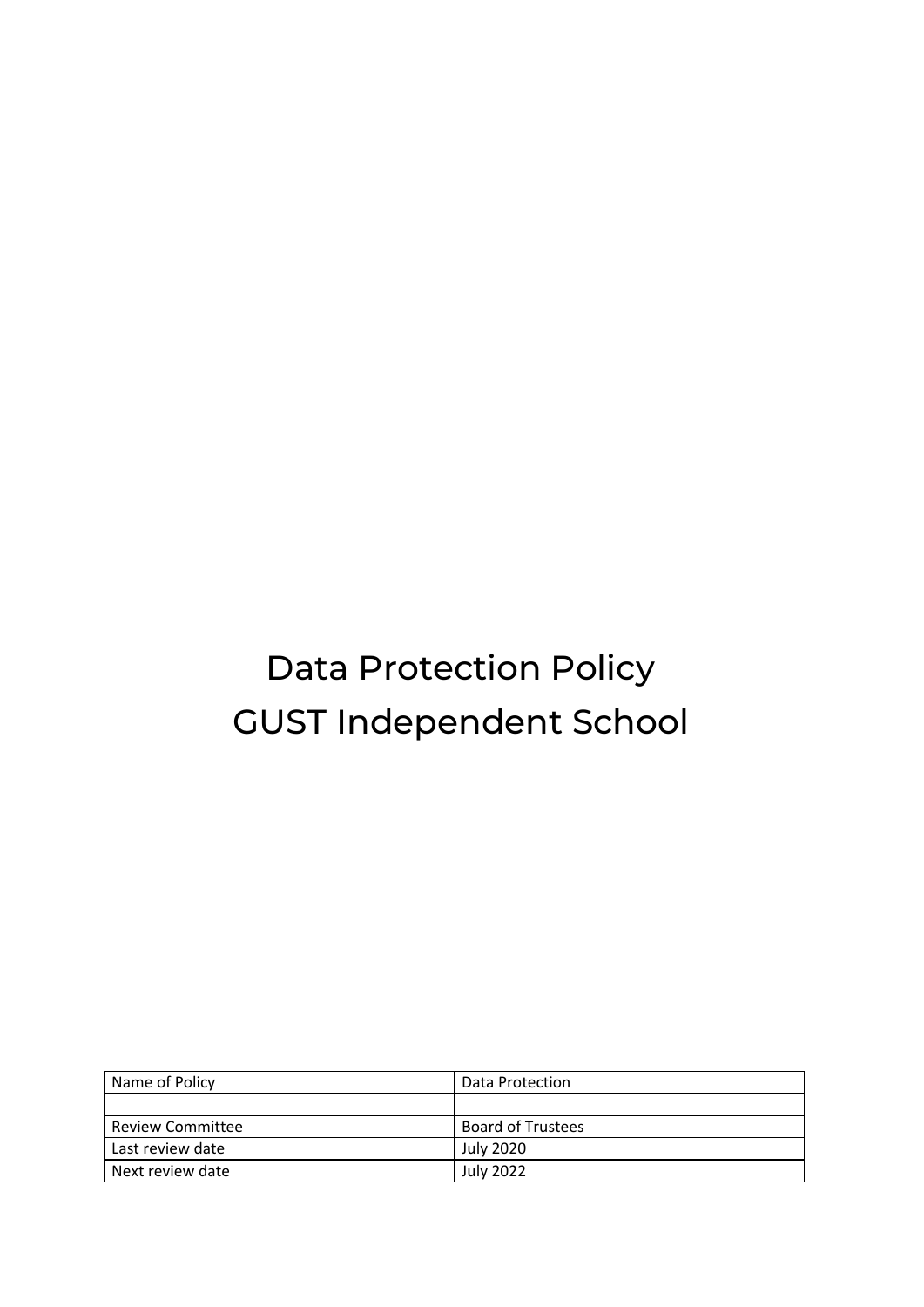## Introduction

This policy provides information about how GUST Independent School ("the School") will use (or "process") personal data about individuals including current and prospective learners; and their parents, carers or guardians (referred to in this policy as "parents").

It applies in addition to the School's terms and conditions, and any other information the School may provide about a particular use of personal data.

## Responsibility for Data Protection

In accordance with the Data Protection Act 1998 ('the Act'), the School has notified the Information Commissioner's Office of its processing activities. The School's ICO registration number is Z1649180 and its registered address is GUST Independent School, 1 Haldane Street, Ashington NE63 8SF.

The School has appointed the Chair of Board of Trustees as Data Protection Officer ("DPO") who will endeavour to ensure that all personal data is processed in compliance with this policy and the Act.

# Types of Personal Data Processed by the School

The School may process a wide range of personal data about individuals including current, past and prospective students and their parents as part of its operation, including by way of example:

- 
- names, addresses, telephone numbers, e-mail addresses and other contact details;<br>• past. present and prospective students' academic, disciplinary, admissions and a past, present and prospective students' academic, disciplinary, admissions and attendance records (including information about any special needs), and examination scripts and marks;
- where appropriate, information about individuals' health, and contact details for their next of kin;
- references given or received by the School about students, and information provided by previous educational establishments and/or other professionals or organisations working with students; and
- images of students (and occasionally other individuals) engaging in School activities.

Generally, the School receives personal data from the individual directly (or, in the case of students, from parents). However in some cases personal data may be supplied by third parties (for example, another School, or other professionals or authorities working with that individual), or collected from publicly available resources.

The School may, from time to time, need to process "sensitive personal data" regarding individuals. Sensitive personal data includes information about an individual's physical or mental health, race or ethnic origin, political or religious beliefs, sex life, or criminal records and proceedings. Sensitive personal data is entitled to special protection under the Act, and will only be processed by the School with the explicit consent of the appropriate individual, or as otherwise permitted by the Act.

# Use of Personal Data by the School

The School will use (and where appropriate share with third parties) personal data about individuals for a number of purposes as part of its operations, including as follows:

- For the purposes of pupil selection and to confirm the identity of prospective students and their parents;
- To provide education services (including SEN), career services, and extra-curricular activities to students; monitoring students' progress and educational needs; and maintaining relationships with alumni and the School community;
- For the purposes of management planning and forecasting, research and statistical analysis, and to enable the relevant authorities to monitor the School's performance;
- To give and receive information and references about past, current and prospective students, including relating to outstanding fees or payment history, to/from any educational institution that the pupil attended or where it is proposed they attend; and to provide references to potential employers of past students;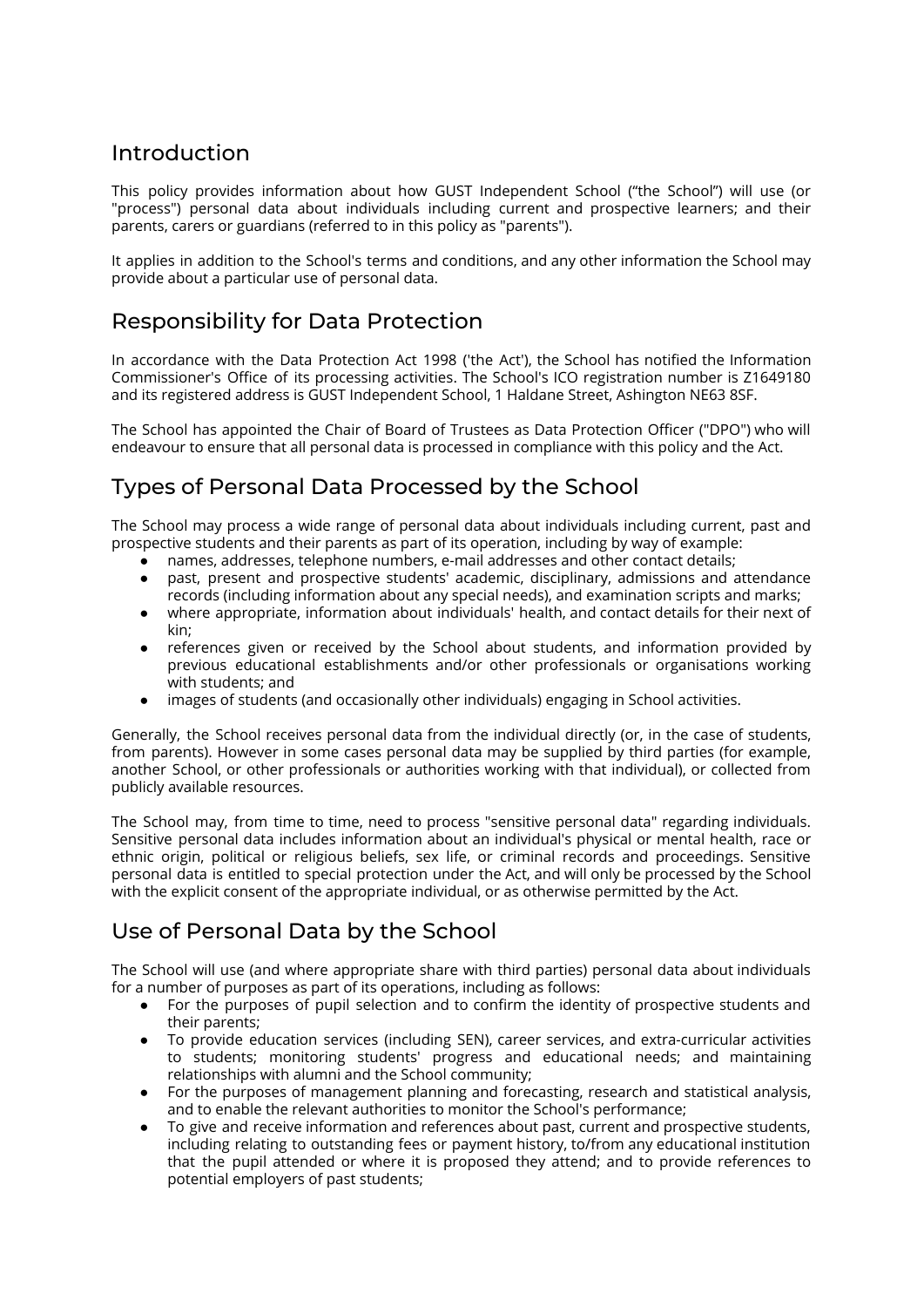- To enable students to take part in national or other assessments, and to publish the results of public examinations or other achievements of students of the School;
- To safeguard students' welfare and provide appropriate pastoral (and where necessary, medical) care, and to take appropriate action in the event of an emergency or accident, including by disclosing details of an individual's medical condition where it is in the individual's interests to do so, for example for medical advice, insurance purposes or to organisers of School trips;
- To monitor (as appropriate) use of the School's IT and communications systems in accordance with the School's IT: E-safety policy;
- To make use of photographic images of students in School publications, on the School website and on the School's social media channels in accordance with the School's policy on taking, storing and using images of children;
- For security purposes, and for regulatory and legal purposes (for example child protection and health and safety) and to comply with its legal obligations; and
- Where otherwise reasonably necessary for the School's purposes, including to obtain appropriate professional advice and insurance for the School.

#### Keeping in Touch

The School will use the contact details of parents, alumni and other members of the School community to keep them updated about the activities of the School, including by sending updates and newsletters, by email and by post.

#### Rights of Access to Personal Data ("SUBJECT ACCESS REQUEST")

Individuals have the right under the Act to access personal data about them held by the School, subject to certain exemptions and limitations set out in the Act. Any individual wishing to access their personal data should put their request in writing to the DPO.

The School will endeavour to respond to any such written requests (known as "subject access requests") as soon as is reasonably practicable and in any event within statutory time-limits

You should be aware that certain data are exempt from the right of access under the Act. This may include information which identifies other individuals, or information which is subject to legal professional privilege. The School is also not required to disclose any pupil examination scripts (though examiners' comments may fall to be disclosed), nor any reference given by the School for the purposes of the education, training or employment of any individual. Students can make subject access requests for their own personal data, provided that, in the reasonable opinion of the School, they have sufficient maturity to understand the request they are making

All subject access requests from students will therefore be considered on a case by case basis. A person with parental responsibility will generally be expected to make a subject access request on behalf of younger students. A pupil of any age may ask a parent or other representative to make a subject access request on his/her behalf.

## Whose Rights

The rights under the Act belong to the individual to whom the data relates. However, the School will in most cases rely on parental consent to process personal data relating to students (if consent is required under the Act).

In general, the School will assume that students consent to disclosure of their personal data to their parents, e.g. for the purposes of keeping parents informed about the pupil's activities, progress and behaviour, and in the interests of the pupil's welfare, unless, in the School's opinion, there is a good reason to do otherwise.

However, where a pupil seeks to raise concerns confidentially with a member of staff and expressly withholds their agreement to their personal data being disclosed to their parents, the School will maintain confidentiality unless, in the School's opinion, there is a good reason to do otherwise; for